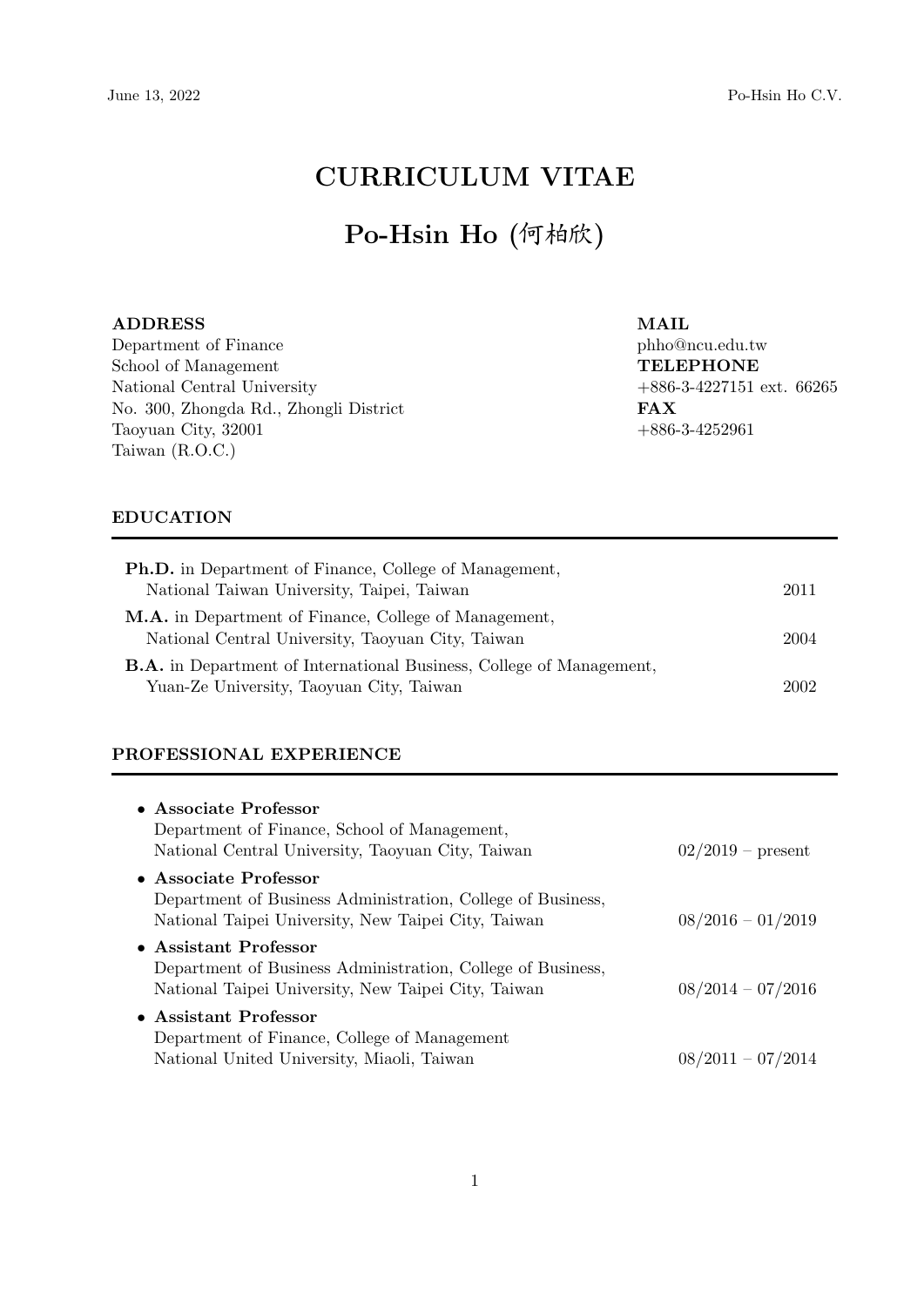#### RESEARCH INTERESTS

- Corporate Finance
- Behaviorial Corporate Finance
- Corporate Governance
- Investment

#### SELECTED PUBLICATIONS (MOST stands for Ministry of Science and Technology)

- 1. Po-Hsin Ho, Chih-Yung Lin, and Tse-Chun Lin. 2022. Equity Short Selling and Bank Loan Markets. Journal of Money, Credit and Banking 54, 349–379. [SSCI] (MOST Ranking:  $A_{Tier-1}$ )
- 2. Chih-Yung Lin, Yehning Chen, Po-Hsin Ho, and Ju-Fang Yen. 2020. CEO Overconfidence and Bank Loan Contracting. Journal of Corporate Finance 64, 101637. [SSCI] (MOST Ranking:  $A<sub>Tier-1</sub>$ )
- 3. Mei-Chen Lin, Po-Hsin Ho, and Hsiang-Lin Chih. 2019. Effects of Managerial Overconfidence on Analyst Recommendations. Review of Quantitative Finance and Accounting 53, 73–99. (MOST Ranking: A−)
- 4. Sheng-Syan Chen, Keng-Yu Ho, Po-Hsin Ho, and Wei-Ying Nie. 2018. The Wealth Effects of Operational Risk Announcements on Intra-Industry Competitors. Review of Securities and Futures Markets 30, 1–50. [TSSCI]
- 5. Sheng-Syan Chen, Keng-Yu Ho, Po-Hsin Ho, and Wei-Ying Nie. 2018. The Determinants of Operational Risk on the Firm and CEO Characteristics in Industrial Firms. Journal of Management and Business Research 35, 159–188. [TSSCI]
- 6. Po-Hsin Ho, Chih-Yung Lin, and Wei-Che Tsai. 2016. Effect of Country Governance on Bank Privatization Performance. International Review of Economics and Finance 43, 3–18. [SSCI]  $(MOST Ranking: B+)$
- 7. Po-Hsin Ho, Chia-Wei Huang, Chih-Yung Lin, and Ju-Fang Yen. 2016. CEO Overconfidence and Financial Crisis: Evidence from Bank Lending and Leverage. Journal of Financial Economics 120, 194–209. [SSCI] (MOST Ranking:  $A+$ )
- 8. Po-Hsin Ho, Hung-Kun Chen, Chih-Yung Lin, and Che-Wei Chi, 2016. Does Monitoring by the Media Improve the Performance of Government Banks? Journal of Financial Stability 22, 76–87. [SSCI]
- 9. Chih-Yung Lin, Po-Hsin Ho, Chung-Hua Shen, and Yu-Chun Wang. 2016. Political Connection, Government Policy, and the Investor Trading: Evidence from an Emerging Market. International Review of Economics and Finance 42, 1240–1245. [SSCI] (MOST Ranking:  $B+$
- 10. Po-Hsin Ho, Chih-Yung Lin, and Yu-Chun Wang. 2015. Do Political Connections Matter to Bondholders? Evidence from China. Applied Economics Letters 22, 1240–1245. [SSCI]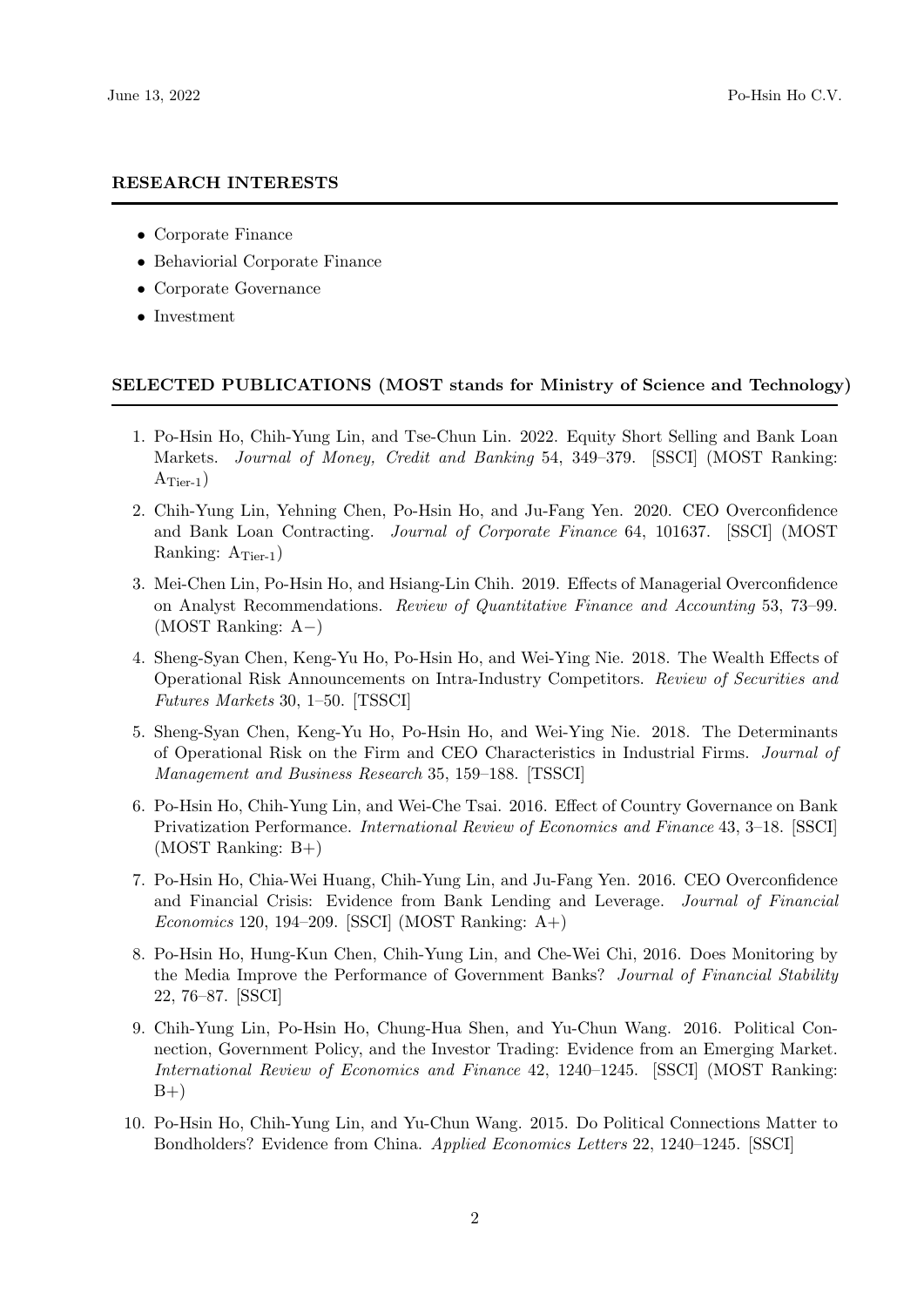- 11. Chia-Wei Huang, Po-Hsin Ho, Chih-Yung Lin, and Ju-Fang Yen. 2014. Firm Age, Idiosyncratic Risk, and Long-Run SEO Underperformance. International Review of Economics and Finance 34, 246–266. [SSCI] (MOST Ranking: B+)
- 12. Sheng-Syan Chen, Keng-Yu Ho, and Po-Hsin Ho. 2014. CEO Overconfidence and Long-Term Performance Following R&D Increases. Financial Management 43, 245–269. [SSCI] (MOST Ranking:  $A_{Tier-1}$ )
- 13. Shwu-Jane Shieh, Chih-Yung Lin and Po-Hsin Ho. 2012. Large Changes in Stock Prices: Market, Liquidity, and Momentum Effect. *Quarterly Review of Economics and Finance* 52. 183–197. (MOST Ranking: A−)
- 14. Yan-Shing Chen, Chih-Yung Lin, Po-Hsin Ho, and Wei-Che Tsai. 2012. Applying Recurrent Event Analysis to Understand the Causes of Changes in Firm Credit Ratings. Applied Financial Economics 12, 977–988. (MOST Ranking: B+)
- 15. Pin-Huang Chou, Po-Hsin Ho, and Kuan-Cheng Ko. 2012. Do Industries Matter in Explaining Stock Returns and Asset-Pricing Anomalies. Journal of Banking and Finance 36, 355–370. [SSCI] (MOST Ranking:  $A_{Tier-1}$ )

# AWARD AND HONORS

- Management Review Excellent Reviewer Award, 2021
- Journal of Management and Business Research Excellent Reviewer Award, 2021
- Taiwan Risk and Insurance Association (TRIA) Outstanding Junior Researcher Award, 2020
- UMC Management Thesis Award Excellent Award, 2020
	- Coauthored with Sheng-Syan Chen, Keng-Yu Ho, and Wei-Ying Nie
- National Central University Excellent Mentor Award, 2019
- Fubon Life Management Doctor and Master Thesis Award Winning Prize, 2019
	- Student: Yi-Hsuan Lin
- The 12th TSC Thesis Award Merit Award, 2019
	- Student: Yi-Hsuan Lin
- Review of Securities & Futures Market Best Paper Award, 2018
	- Coauthored with Sheng-Syan Chen, Keng-Yu Ho, and Wei-Ying Nie
- Journal of Management and Business Research Best Paper of Pratical Value Award, 2018
	- Coauthored with Sheng-Syan Chen, Keng-Yu Ho, and Wei-Ying Nie
- The 10th S&F Best Paper Award, 2016
	- Coauthored with Chia-Wei Huang, Chih-Yung Lin, and Ju-Feng Yen
- Ministry of Science and Technology (MOST) Research Grant, 2014, 2015, 2016, 2017, 2018, 2020, 2021
	- MOST Subsidies for Distinguished Talents, 2016, 2017, 2018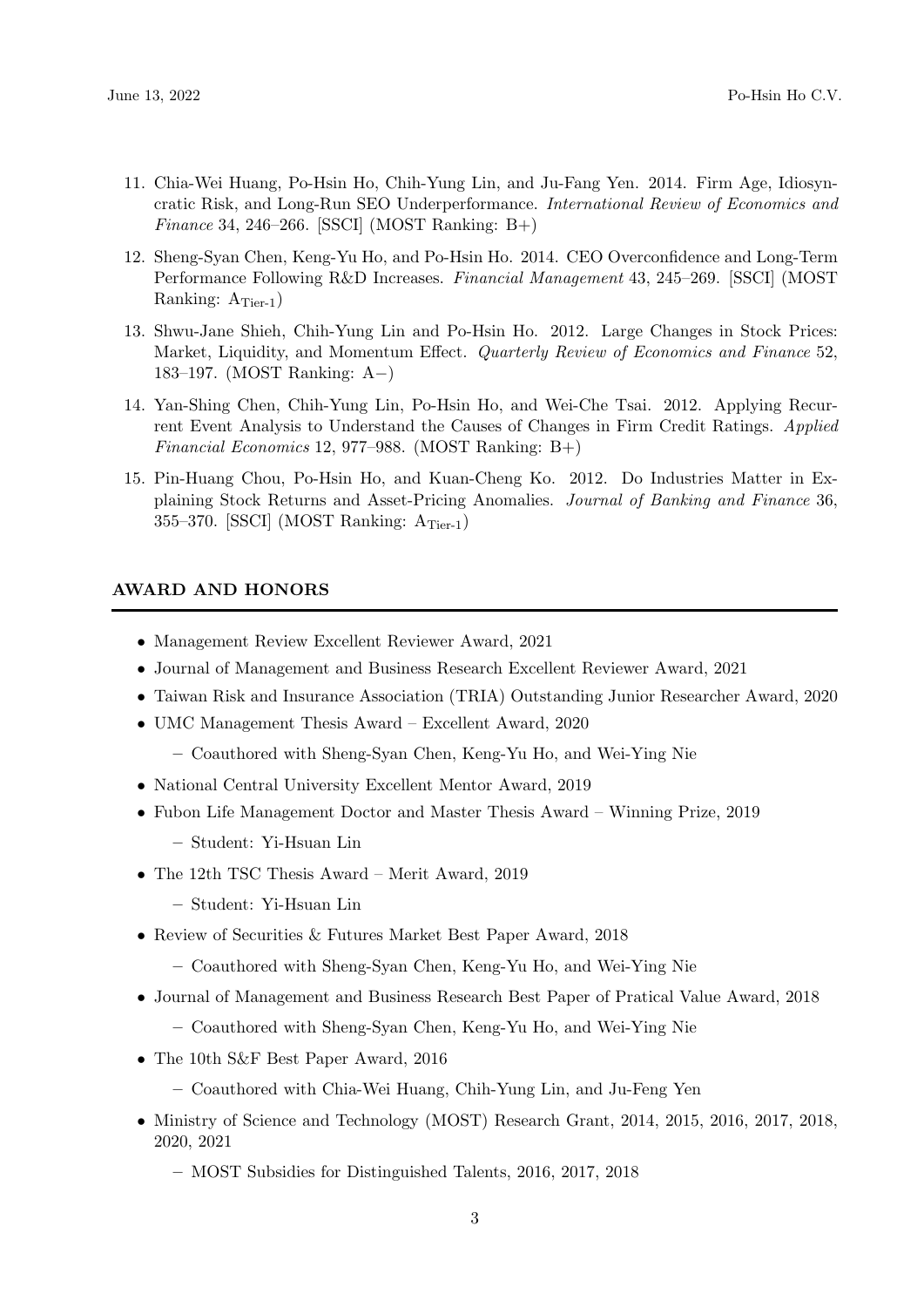– MOST Excellent Junior Scholar Research Grant, 2016–2018, 2018–2020

• Taiwan Finance Association Annual Meeting Fubon Best Paper Award, 2016

– Coauthored with Yehning Chen, Chih-Yung Lin, and Ju-Feng Yen

- National Taipei University Research Grant, 2014, 2015, 2016, 2017
- National Science Council Research Grant, 2011, 2012, 2013
- National Science Council Graduate Student Conference Grant, 2011

# **TEACHING**

- National Central University, Taoyuan City, Taiwan.
	- Bond Markets (undergraduate), Spring 2021 Spring 2022.
	- Empirical Finance (graduate), Fall 2019 Fall 2021.
	- Financial Management I (undergraduate), Fall 2019 Fall 2021.
	- Financial Management II (undergraduate), Spring 2019 Spring 2022.
	- Investment Banking (graduate), Spring 2021 Spring 2022.
	- Research Methods (graduate), Summer 2020 Summer 2021.
- National Taipei University, New Taipei City, Taiwan.
	- Bond Markets and Trading Analysis (graduate), Spring 2015 Spring 2018.
	- Financial Management (continuing education), Fall 2014 Fall 2018.
	- Financial Management (graduate), Fall 2017.
	- Financial Management (undergraduate), Fall 2014 Fall 2018.
	- Financial Markets (undergraduate), Fall 2014.
	- Financial Statement Analysis (graduate), Spring 2015, Fall 2015, Fall 2016, Spring 2018, Fall 2018.
	- Investment (continuing education), Spring 2015 Spring 2018.
	- Investment (undergraduate), Spring 2015 Spring 2018.
	- Seminar on Corporate Finance (graduate), Fall 2016 Fall 2017.
- National United University, Miaoli, Taiwan.
	- Application of Financial Software (undergraduate), Fall 2011 Fall 2013.
	- Corporate Governance (graduate), Spring 2012 Spring 2014.
	- Corporate Governance (undergraduate), Fall 2011 Fall 2013.
	- Econometrics (graduate), Fall 2011 Fall 2013.
	- Financial Statement Analysis (undergraduate), Spring 2012 Spring 2014.
	- Investment and Portfolio Management (undergraduate), Spring 2012 Spring 2014.
	- Quantitative Methods (continuing education), Spring 2014.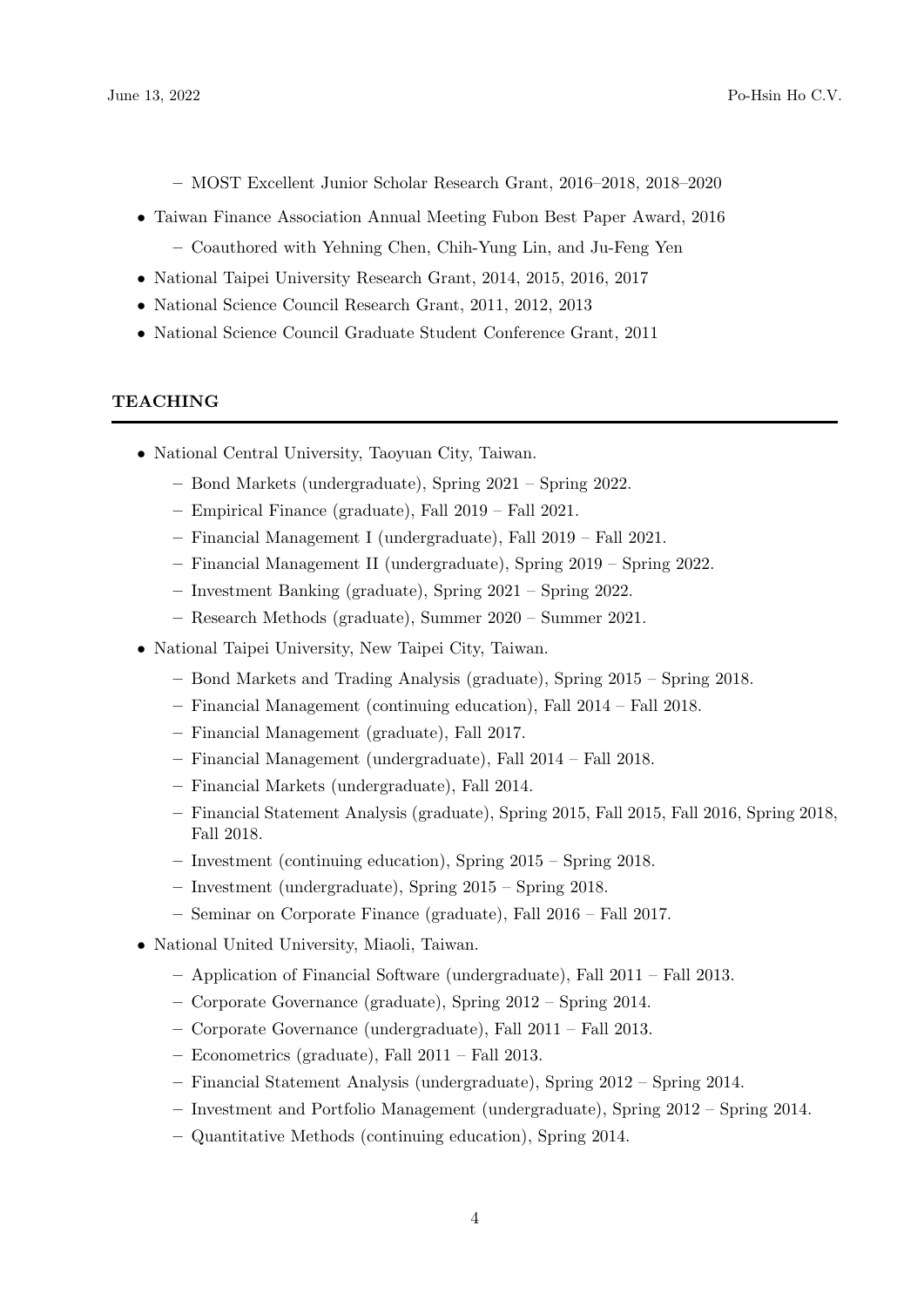#### MEMBERSHIPS

- American Finance Association
- European Finance Association
- Financial Engineering Association of Taiwan
- Financial Management Association
- Taiwan Finance Association
- Taiwan Risk and Insurance Association
- The Econometric Society
- Western Finance Association

# ACADEMIC SERVICE

- Editorial Duty
	- Guest editor, Journal of Financial Studies Corporate Finance Special Issue: Corporate Governance, Manager Traits, and Innovation, 2019.
- Ad Hoc Reviewer
	- Applied Finance Economics (SSCI)
	- Asia-Pacific Journal of Accounting & Economics (SSCI)
	- Asia-Pacific Journal of Financial Studies (SSCI)
	- Chung Yuan Management Review
	- Emerging Markets Finance and Trade (SSCI)
	- International Journal of Commerce and Strategy
	- International Review of Economics and Finance (SSCI)
	- Journal of Business Administration
	- Journal of Banking and Finance (SSCI)
	- Journal of Financial Stability (SSCI)
	- Journal of Financial Studies (TSSCI)
	- Journal of Management and Business Research (TSSCI)
	- $-$  Journal of Management  $\mathcal C$  Systems (TSSCI)
	- Journal of Money, Credit, and Banking (SSCI)
	- Management Review (TSSCI)
	- NTU Management Reivew (TSSCI)
	- Review of Quantitative Finance and Accounting
	- Review of Securities and Futures Markets (TSSCI)
	- Sun Yat-Sen Management Review (TSSCI)
	- Taipei Economic Inquiry (TSSCI)
	- Taiwan Economic Review (TSSCI)
- Conference Session Chair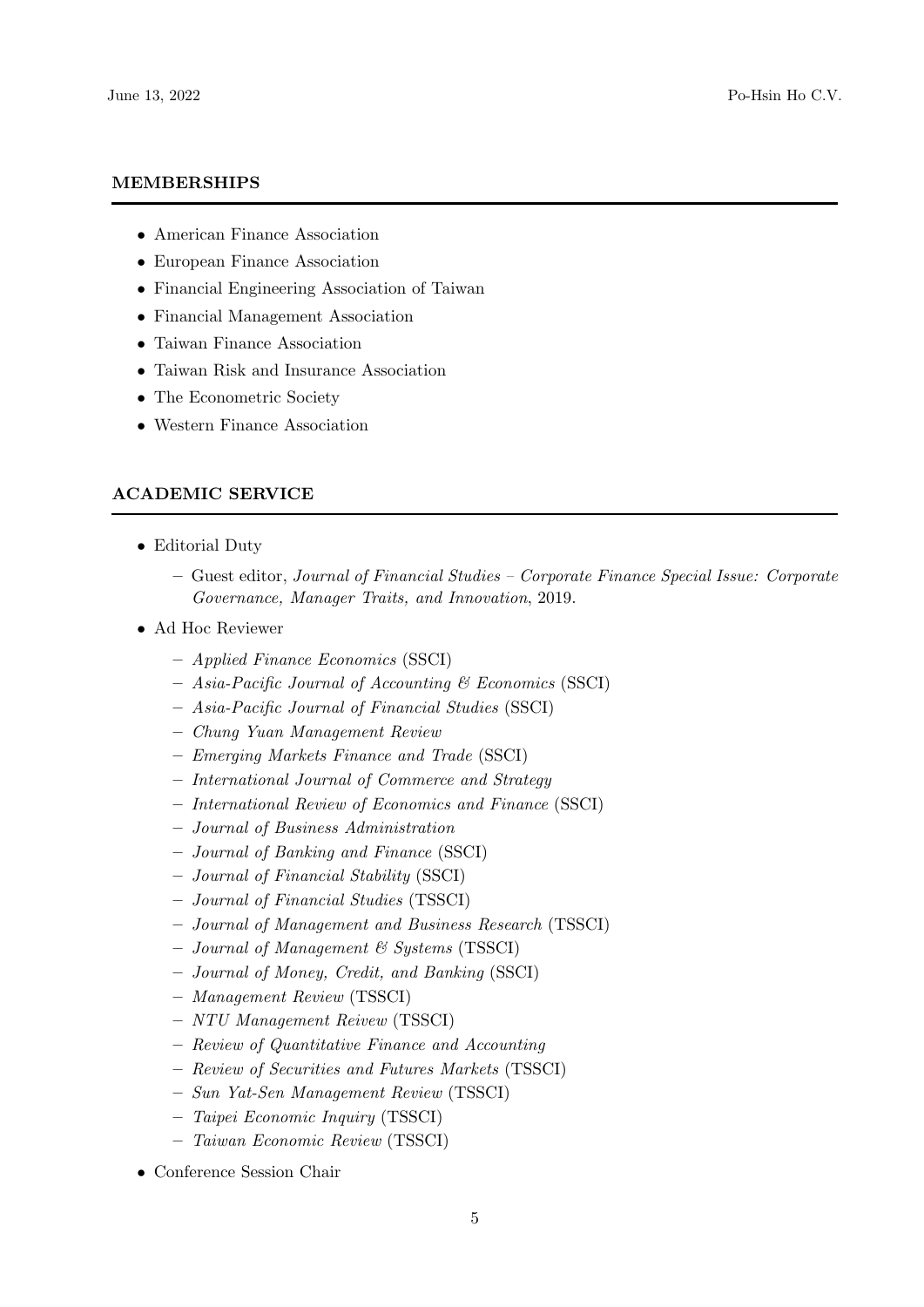- Eastern Finance Association Annual Meeting, Boston, USA, 04/2012.
- The Conference on Advanced Management and Industry Trends, Miaoli, Taipei, 05/2015.
- International Conference on Innovation and Management (IAM2015 Summer), Sapporo, Japan, 07/2015.
- Taiwan Conference on Business and Information, New Taipei City, Taiwan, 03/2016.
- The Conference on Advanced Management and Industry Trends, Miaoli, Taiwan, 05/2016.
- The Conference on Advanced Management and Industry Trends, Miaoli, Taiwan, 05/2017.
- Paris Financial Management Conference, Paris, France, 12/2017.
- The 9th International Research Meeting in Business and Management, Nice, France, 07/2018.
- Financial Management Association Annual Meeting, New Orleans, USA, 10/2019.
- Taiwan Finance Association Annual Meeting, Puli, Taiwan, 09/2020.
- Conference Discussant
	- Eastern Finance Association Annual Meeting, Boston, USA, 04/2012.
	- Asian Finance Association Annual Meeting, Taipei, Taiwan, 07/2012.
	- Conference of 2013 Contemporary Issues on Finance and Banking, Taichung, Taiwan, 05/2013.
	- The Joint Annual Meeting of CTFA (Central Taiwan Finance Association) and FeAT (Financial Engineering Association of Taiwan), Taichung, Taiwan, 05/2014.
	- Taiwan Finance Association Annual Meeting, Hsinchu, Taiwan, 05/2014.
	- Taiwan Finance Association Annual Meeting, Taichung, Taiwan, 06/2015.
	- Taiwan Finance Association Annual Meeting, New Taipei City, Taiwan, 05/2016.
	- Paris Financial Management Conference, Paris, France, 12/2016.
	- Paris Financial Management Conference, Paris, France, 12/2017.
	- The 9th International Research Meeting in Business and Management, Nice, France, 08/2018.
	- The 15th Western Economic Association International Conference, Tokyo, Japan, 03/2019.
	- Taiwan Finance Association Annual Meeting, Taipei, Taiwan, 05/2019.
	- Financial Engineering Association of Taiwan Annual Meeting, Taipei, Taiwan, 05/2019.
	- The 27th Annual Conference on Pacific Basin Finance, Economics, Accounting, and Management, Hsinchu, Taiwan, 06/2019.
	- The 94th Western Economic Association International Annual Conference, San Francisco, USA, 07/2019.
	- Financial Management Association Annual Meeting, New Orleans, USA, 10/2019.
	- Taiwan Finance Association Annual Meeting, Puli, Taiwan, 09/2020.
	- The 28th Annual Conference on Pacific Basin Finance, Economics, Accounting, and Management, Hsinchu, 01/2021.
	- Financial Engineering Association of Taiwan Annual Meeting, Taichung (Virtual), Taiwan, 10/2021.
	- Taiwan Economic Association Annual Meeting, Taipei, Taiwan, 12/2021.
	- Taiwan Finance Association Corporate Finance Symposium, Kaohsiung, Taiwan, 12/2021.
- Conference Presentation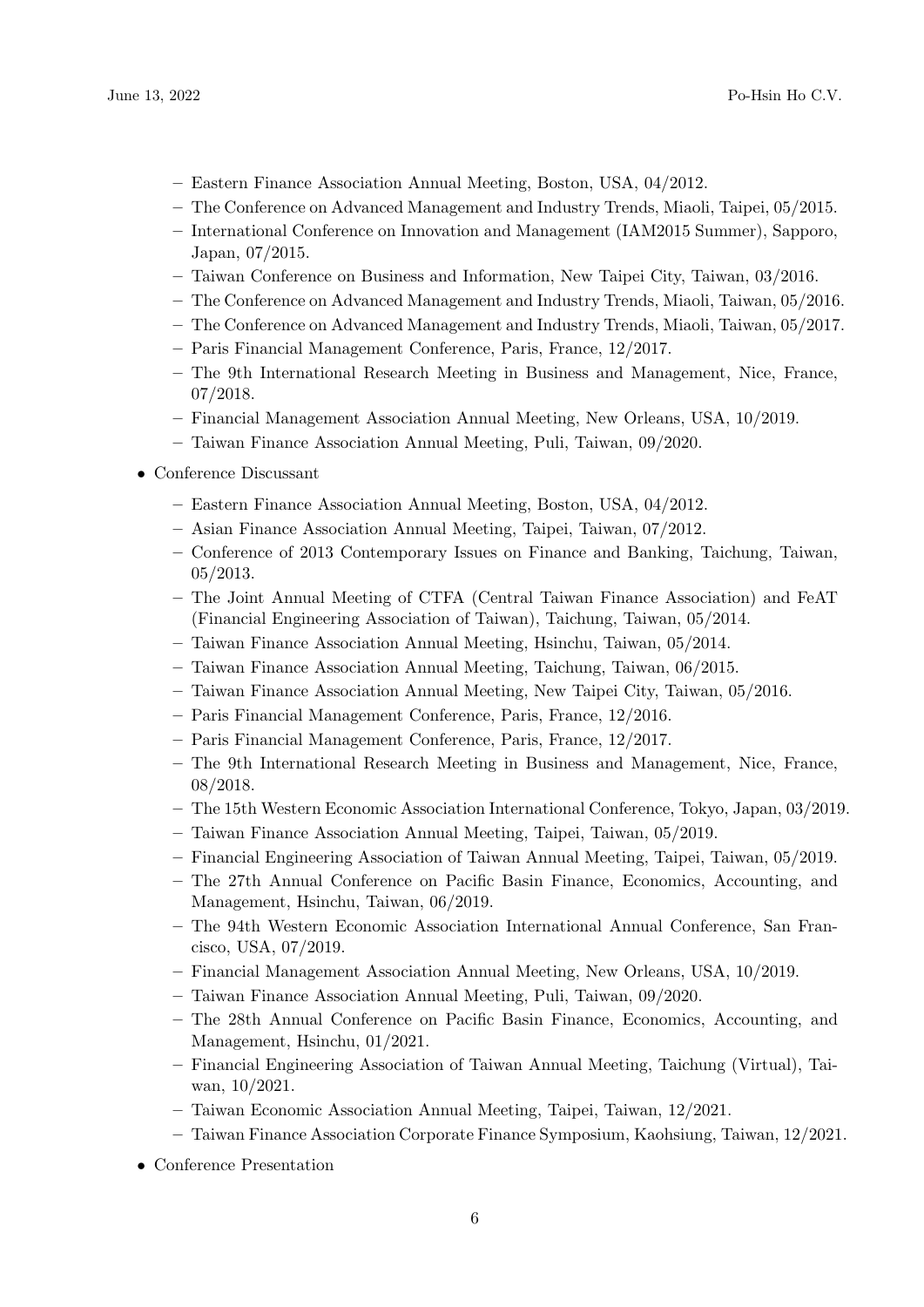- Eastern Finance Association Annual Meeting, Boston, USA, 04/2012.
- Asian Finance Association Annual Meeting, Taipei, Taiwan, 07/2012.
- Conference of 2013 Contemporary Issues on Finance and Banking, Taichung, Taiwan, 05/2013.
- The 10th Western Economic Association International Conference, Tokyo, Japan, 03/2013.
- Taiwan Econometric Society Annual Meeting, Taipei, Taiwan, 11/2013.
- The Joint Annual Meeting of CTFA (Central Taiwan Finance Association) and FeAT (Financial Engineering Association of Taiwan), Taichung, Taiwan, 05/2014.
- Taiwan Finance Association Annual Meeting, Hsinchu, Taiwan, 05/2014.
- Taiwan Econometric Society Annual Meeting, Taipei, Taiwan, 11/2014.
- Taiwan Finance Association Annual Meeting, Taichung, Taiwan, 06/2015.
- International Conference on Innovation and Management (IAM2015 Summer), Sapporo, Japan, 07/2015.
- Taiwan Econometric Society Annual Meeting, Taipei, Taiwan, 10/2015.
- Taiwan Finance Association Annual Meeting, New Taipei City, Taiwan, 05/2016.
- Paris Financial Management Conference, Paris, France, 12/2016.
- Taiwan Econometric Society Annual Meeting, Taipei, Taiwan, 11/2017.
- Paris Financial Management Conference, Paris, France, 12/2017.
- The 9th International Research Meeting in Business and Management, Nice, France, 08/2018.
- Taiwan Finance Association Asset Pricing Symposium, Taoyung, Taiwan, 09/2019.
- The 15th Western Economic Association International Conference, Tokyo, Japan, 03/2019.
- Taiwan Finance Association Corporate Finance Symposium, Hsinchu, Taiwan, 03/2019.
- Taiwan Finance Association Annual Meeting, Taipei, Taiwan, 05/2019.
- Financial Engineering Association of Taiwan Annual Meeting, Taipei, Taiwan, 05/2019.
- The 27th Annual Conference on Pacific Basin Finance, Economics, Accounting, and Management, Hsinchu, Taiwan, 06/2019.
- The 94th Western Economic Association International Annual Conference, San Francisco, USA, 07/2019.
- Financial Management Association Annual Meeting, New Orleans, USA, 10/2019.
- Taiwan Econometric Society Annual Meeting, Taipei, Taiwan, 11/2019.
- The 13th National Chiao Tung University International Finance Conference, Hsinchu, Taiwan, 01/2020.
- Taiwan Finance Association Annual Meeting, Puli, Taiwan, 09/2020.
- Financial Management Association Annual Meeting, New York (Virtual), USA, 10/2020.
- Taiwan Econometric Society Annual Meeting, Taipei, Taiwan, 11/2020.
- Taiwan Risk and Insurance Association Annual Meeting, Taichung, Taiwan, 12/2020.
- The 28th Annual Conference on Pacific Basin Finance, Economics, Accounting, and Management, Hsinchu, 01/2021.
- Financial Engineering Association of Taiwan Annual Meeting, Taichung (Virtual), Taiwan, 10/2021.
- Taiwan Finance Association Corporate Finance Symposium, Kaohsiung, Taiwan, 12/2021.
- Academic Speech